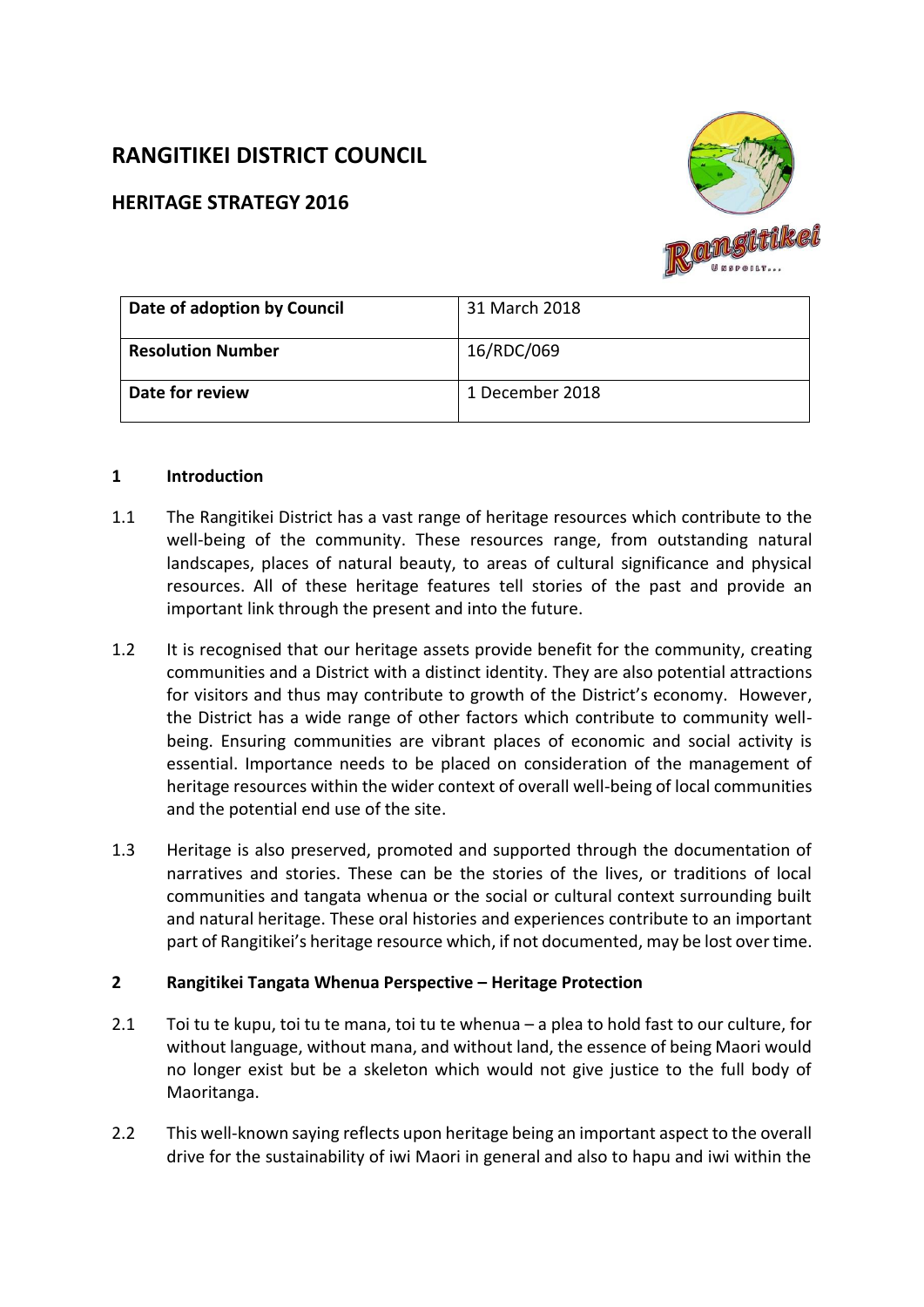Rangitikei District. This is demonstrated by the extensive involvement of local hapu and iwi in ensuring their respective korero is nurtured for future generations.

- 2.3 In all gatherings of our people whakatauki and pepeha are recited and speakers are supported by waiata which all have elements of korero that link the people to the land and the rivers. They also refer to events in our history which also provide insight into our respective relationships within this land. Physically protecting places of significance helps sustain the korero further whilst also giving it greater meaning and understanding to whanau, hapu, iwi and non – iwi within the District. The pending settlement of historic Treaty of Waitangi claims will clear a pathway for hapu and iwi to fulfil ambitions in heritage protection to take those responsibilities further to engage with their respective whanau and to an extent with all people.
- 2.4 Having a leading hand within this process is vital as the role of kaitiaki underpins the integrity of such pursuits to make it sustainable from a perspective of responsibility and also based upon a reciprocal relationship between people and place as well as with taonga and resources.

## **3 What is heritage?**

- 3.1 Heritage is a term which is applied to buildings, sites, places, objects and other features of historical significance which are valued by people and communities. Heritage is inherited from the past and handed on for the benefit of future generations and includes:
	- *Built heritage* buildings and structures, such as those listed by the Heritage New Zealand.
	- *Natural heritage* natural places, objects and intangible attributes, such as identified outstanding natural landscapes and notable trees.
	- *Cultural heritage* objects and artefacts, places, language, stories, customs, protocols, knowledge and skills communities, groups and individuals recognise as part of their cultural heritage, such as sites of Waahi tapu.
	- *Social heritage* the history, traditions, knowledge and identities of local communities, such as the stories behind built heritage.

## **4 Statutory context**

- 4.1 Rangitikei District Council has responsibilities for managing heritage within the District as follows:
	- Resource Management Act 1991 as a matter of national importance<sup>1</sup> to ensure heritage is recognised, provided for and protected from inappropriate subdivision, use and development.
	- *Reserves Act 1977* reserves may be classified as historic reserves and vested in local authorities to control and manage.

<sup>1</sup>  $1$  Section 6(f)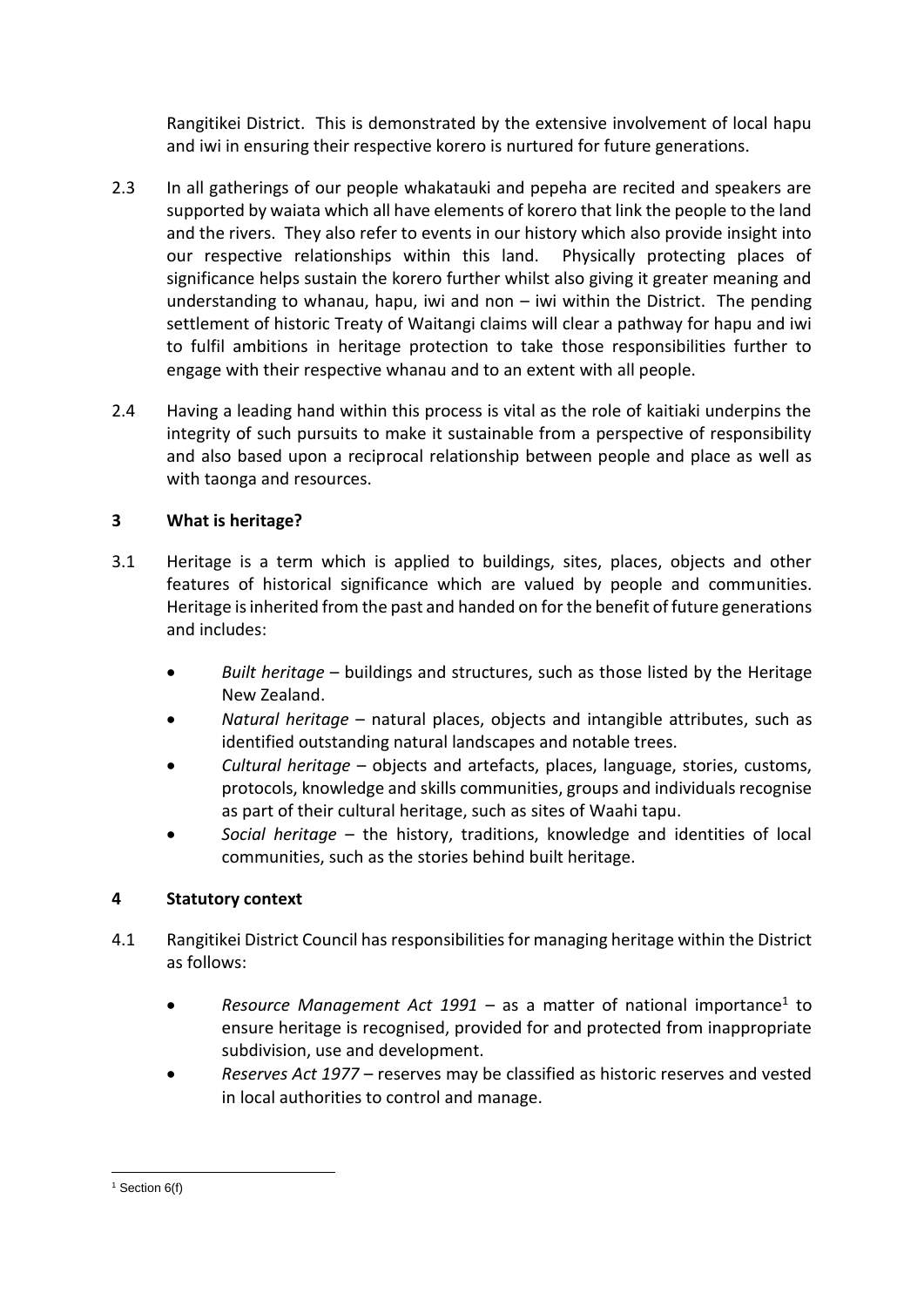- *Building Act 2004* the need to facilitate the preservation of buildings of significant cultural, historical or heritage value needs to be taken into account<sup>2</sup>. The Building Act 2004<sup>3</sup> also contains a number of provisions regarding the need to ensure public safety and the priority to remedy issues with dangerous and insanitary buildings<sup>4</sup>.
- *Public Records Act 2005* the requirement to ensure adequate protection and preservation of 'protected records'<sup>5</sup> .
- *Heritage New Zealand Pouhere Taonga Act 2014 -* promotes the identification, protection, preservation and conservation of the historical and cultural heritage of New Zealand. Under this Act, the New Zealand Heritage List/ Rārangi Kōrero identifies historic buildings, sites or areas, or Waahi tupuna, Waahi tapu sites or areas. The Act also provides for the of protect archaeological sites.
- 4.2 There is no specific mention of heritage in the Local Government Act 2002. However, when 'well-being' of the community formed part of the purpose of local government, this was generally viewed as including a heritage dimension.<sup>6</sup>

## **5 Purpose**

- 5.1 This strategy provides the long term vision to guide Council's management of heritage resources throughout the Rangitikei District.
- 5.2 Heritage should be managed in accordance with the overarching goal and seven subgoals:

## **Overarching Goal:**

**Recognise Rangitikei District's heritage and support its promotion, documentation and long term use in a manner that benefits the community and future generations**

**Goal 1: Document cultural and local histories.**

**Goal 2: Promote cultural and local histories of the Rangitikei.**

**Goal 3: Support tangata whenua to discover and document their physical, natural and intangible heritage.**

**Goal 4: Recognise the local context, providing management options which consider the overall and long term well-being of the community.**

**Goal 5: Consider the past use, current use and condition of the heritage resource<sup>7</sup> and the potential long term use of the heritage resource and/or site.**

<sup>5</sup> Section 40

1

 $2$  Section 4(2)(l)

<sup>&</sup>lt;sup>3</sup> Subpart 6 of Part 2

<sup>4</sup> The Buildings (Earthquake Prone Buildings) Amendment Bill will prescribe more vigorously how dangerous buildings should be treated, including heritage buildings.

<sup>6</sup> Original purpose statement in section 10.

<sup>7</sup> Heritage resource can refer to a variety of heritage aspects such as; built heritage, cultural sites and natural landscapes.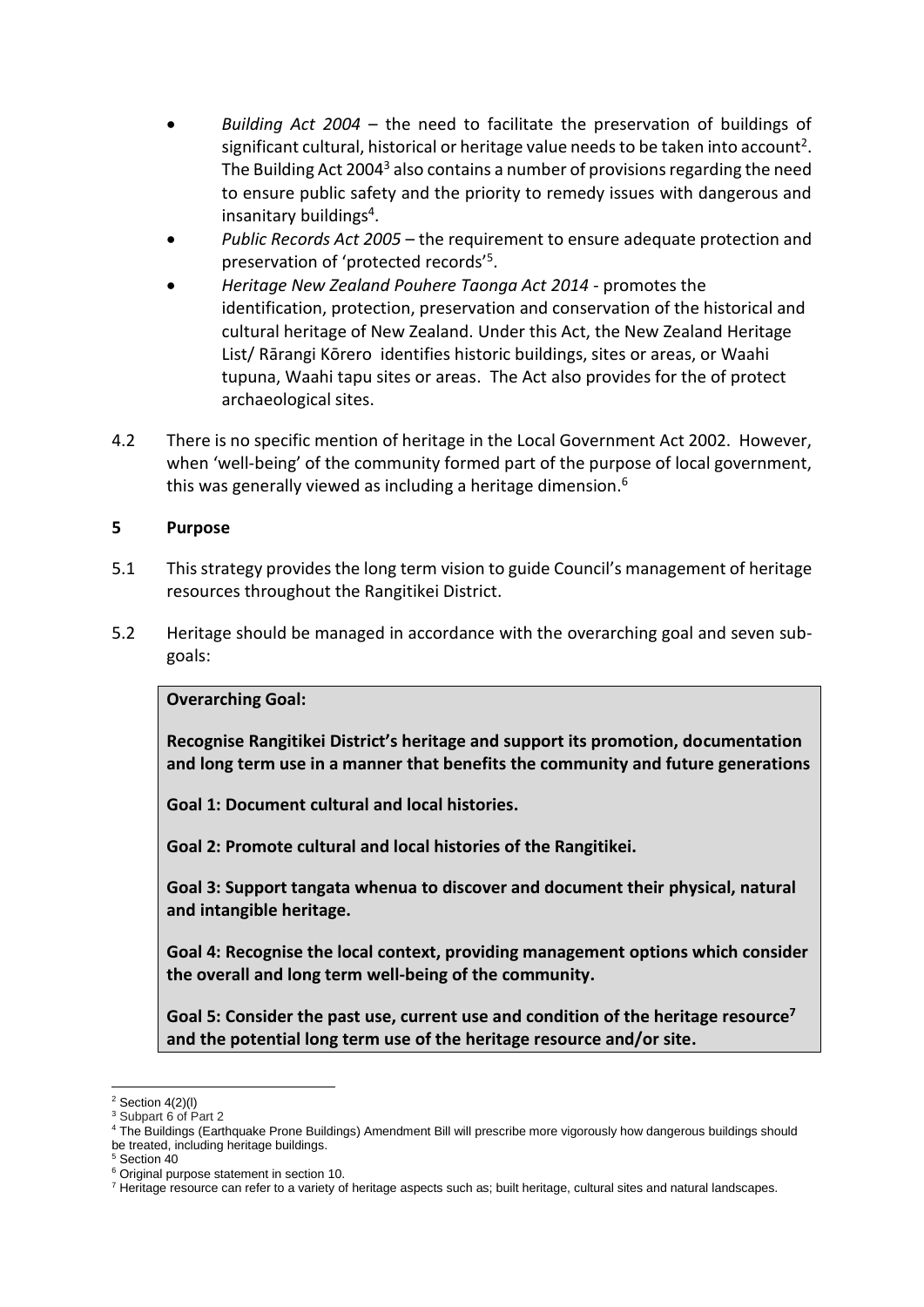**Goal 6: Partner with the community in the preservation and management of heritage resources.**

**Goal 7: Seek opportunities for regional/national collaboration and funding to assist with the protection of the District's heritage.**

#### **6 Challenges**

6.1 The management of heritage resources presents a wide range of challenges for both the Council and the community. The main challenges include:

## Tension between the public benefit of heritage protection and the private cost of doing so

6.2 Often the cost or disadvantages associated with protecting heritage resources falls on the private property owner, hapu group, museum or historical society. However, the overall benefit of protecting the heritage resources may accrue to the wider community.

## Cost of earthquake strengthening buildings

6.3 It is common for heritage buildingsto be earthquake prone and require strengthening. Many are under-used and in need of general refurbishment. Often the cost of this work is prohibitive, with rents gained from tenants in the renovated building not able to cover that cost. Not doing this runs the risk of such buildings being abandoned and eventually being demolished and not replaced. In the meantime, they do not meet the needs of local businesses and the wider community.

## The economic and demographic context

6.4 Rangitikei is a District which is experiencing a slow population decline, with economic activity within the town centres also declining. This has resulted in an oversupply of commercial buildings. These factors, combined with the costs of earthquake strengthening can result in vacant buildings. Main streets with empty buildings reduce the amenity of these areas and can adversely affect community well-being.

#### Capacity of Tangata Whenua

6.5 Tangata whenua often have limited capacity for identifying, managing and enhancing their cultural heritage. There are a large number of Waahi tapu sites which are known only to the tangata whenua, and often the public recognition of these sites is not desirable.

## Capacity of Council

6.6 Council has limited resources to identify, manage and enhance heritage resources. However, because of its leadership role in the community, it has some ability to attract sponsorship and relationships which support heritage initiatives.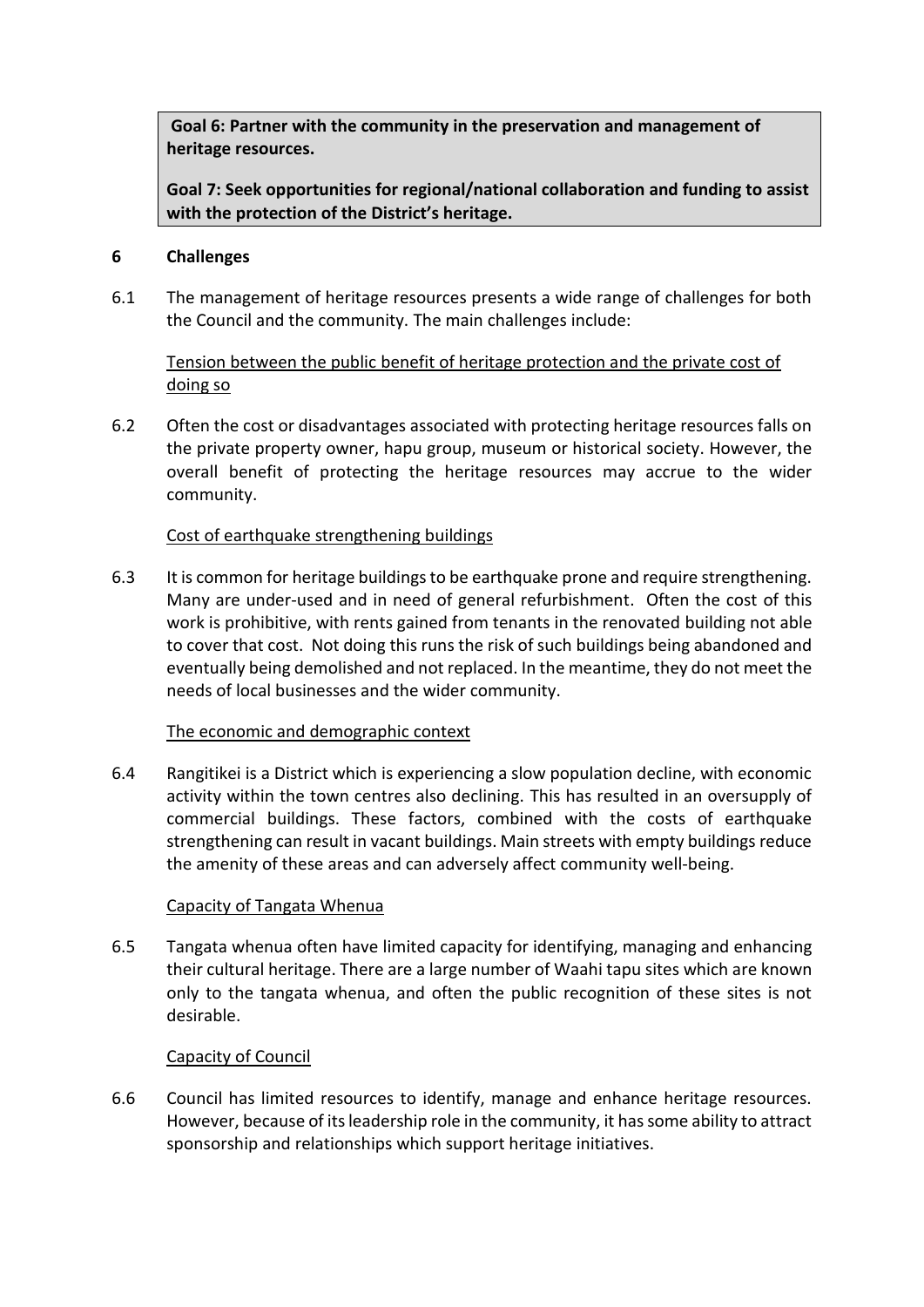#### Capacity of local museums

6.7 The Rangitikei District's five museums are operated solely by volunteers<sup>8</sup>. This provides a number of challenges for long term sustainability of the management of the heritage resources the museums care for. These challenges include: the number of volunteers available, obtaining funding (funding is often sought via external funders), adequate facilities to care for collections and ongoing training of volunteers.

### Present heritage can obscure past heritage

6.8 Often buildings, now considered as heritage, have replaced older buildings, whose appearance and use is effectively lost. In some situations there may be opportunities to resurrect some tangible evidence of the earlier structure or use.

## **7 METHODS**

- 7.1 There are a wide range of possible methods for heritage management. The main methods Rangitikei District Council seeks to use through this strategy are:
	- Rangitikei District Plan
	- **•** Rates Remission Policy
	- Heritage Inventories
	- Waiving of internal consenting fees
	- Information education and support
	- Advocacy for external sponsorship/funding
	- Promotion of the Rangitikei District

## **8 Rangitikei District Plan**

- 8.1 A key method for the management of heritage resources throughout the District isthe Rangitikei District Plan. The District Plan provides for protection of natural, cultural and physical heritage through identification of valuable heritage resources and controls surrounding their use and development.
- 8.2 The District Plan provides the strategic direction for the management of heritage resources - to provide for the reuse of heritage in a manner which is appropriate for the particular context. It also seeks to ensure that the considerations surrounding the destruction of heritage resources involves how the replacement activities will provide for social, cultural and economic well-being of the affected community.

#### **9 Rates Remission Policy**

9.1 Rangitikei District has a Rates Remission Policy which provides remissions for owners of earthquake prone buildings. As most heritage buildings are highly likely to be earthquake prone, this policy is highly relevant to the District's physical heritage resources.

1

<sup>8</sup> Bulls, Marton, Hunterville, Mangaweka and Taihape.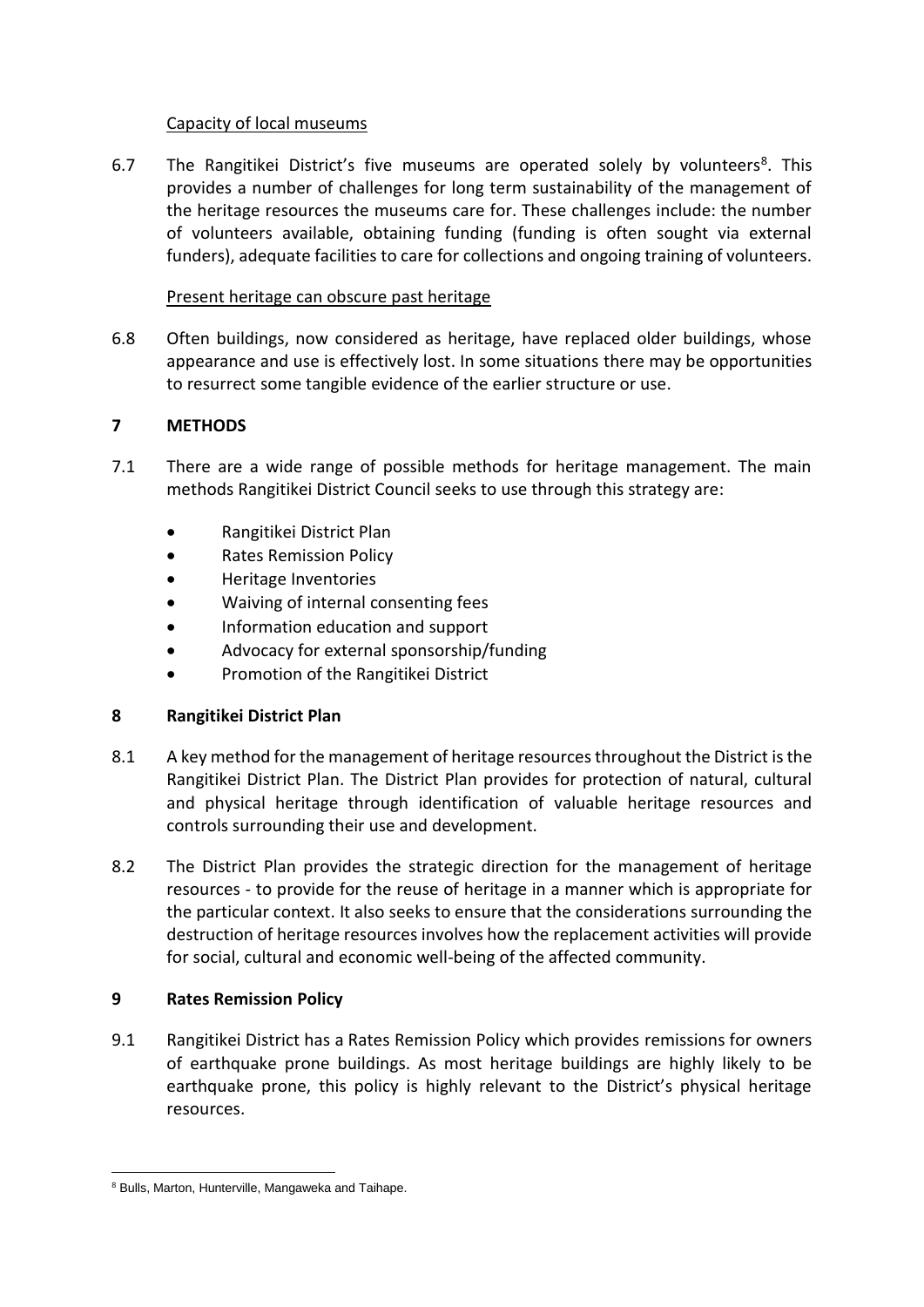9.2 The Rates Remission Policy provides remissions for up to six months during strengthening/construction works, as well as up to three years upon completion of the building work. These provisions seek to encourage property owners to develop the building so that they can be better used.

## **10 Heritage Inventories**

- 10.1 The District's museums already have inventories of their own collections, increasingly available online. The inventory process, however, is not limited to what is collected but rather what should be known: the development of a comprehensive heritage inventory increases the documentation and understanding about heritage resources throughout the District. Creating an inventory ensures that heritage resources are remembered, without necessarily requiring the physical resource to remain in perpetuity. It will be a continually evolving document, with new sites and items added as they are recognised and new information added when discovered.
- 10.2 Two heritage inventories could be developed, one for the built heritage resources and one for Māori heritage. Having a separate inventory for Māori sites would ensure that it would remain a confidential document where appropriate. The development of a Māori heritage inventory would need to occur in partnership with Iwi and hapu. This will include discussions with Te Roopu Ahi Kaa, as well as with individual Iwi and hapu. There is also the opportunity to develop further inventories for the District's natural heritage resources.
- 10.3 The heritage inventory process naturally extends to collecting information on narratives and associated collections from locals. These narratives and collections will provide an insight into Rangitikei's early history. Where possible such collections should digitised for long-term protection and access.

## **11 Waiving of Internal Consenting Fees**

- 11.1 The waiving of internal consenting fees for work on heritage buildings will be determined on a case by case basis by Council<sup>9</sup>. The internal consenting costs are the staff time required to process building and planning related consent applications<sup>10</sup>. To provide some guidance, the areas of consideration by Council when deciding whether to waive fees could be, but are not limited to:
	- The extent to which heritage values will be retained or reused.
	- The end use of the proposed development.
	- The benefits of the proposed development.
	- The significance of the heritage resource for the community.
	- The significance of the social context behind the heritage resource and how it could be preserved.
	- The degree of impact (positive/negative) for tangata whenua.

<sup>1</sup> **<sup>9</sup>** 15/RDC/031

<sup>&</sup>lt;sup>10</sup> Costs not included as part of this provision are; external experts, such as fire safety experts, geotechnical advisors, heritage experts or the costs related to hearings processes.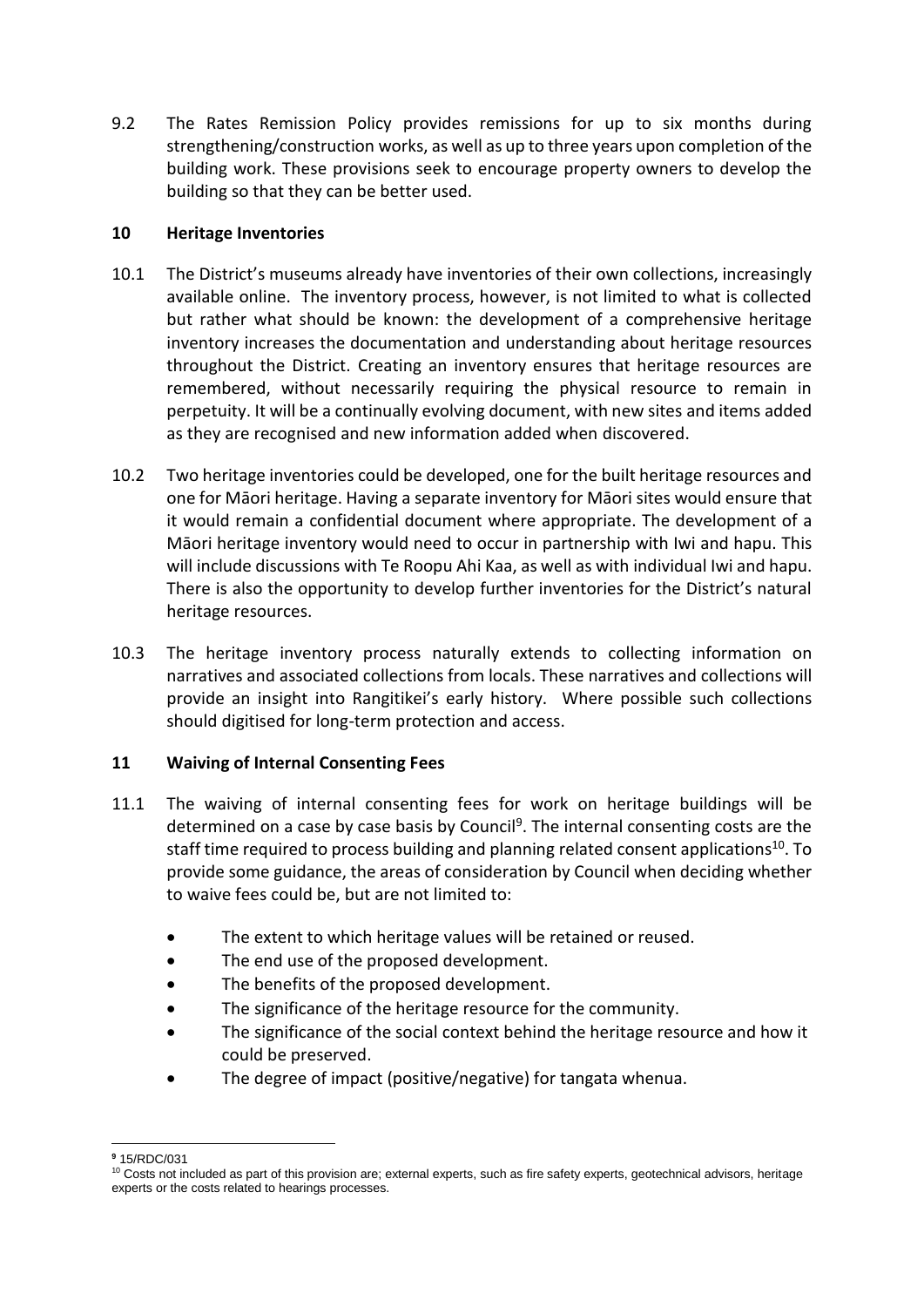#### **12 Information Education and Support**

12.1 Information and education are useful methods to increase awareness of heritage in the District and to engage communities with these resources. Information and education will be provided to local communities through the following methods.

### Support for the Rangitikei Heritage Group<sup>11</sup>

12.2 Provision of resources to support the ongoing activities of the Rangitikei Heritage Group. This support will be through providing administrative assistance, assistance applying for grants, the continued sharing of heritage information, or assistance through the Community Initiatives Fund.

#### Information about heritage resources

12.3 The Heritage Inventory will provide this information which could be supplied to property owners and interested community members. It will be available (once published) in the District's libraries, information centres and museums as well as being uploaded to the Council's website.

#### Support for the Treasured Natural Environment Group

12.4 Continue to share environment issues, provide administrative support and assistance for applying for grants for projects which enhance community engagement with the natural environment.

#### Use of the District libraries

12.5 The libraries hold a small collection of historical published works on the District. The databases accessible through the libraries are a key resource in finding historical information held in other places.

#### Archives Central

1

12.6 The Council's archives are housed in a purpose-built public facility shared with neighbouring councils in Feilding. An online database is available and there is an ongoing programme of scanning of high-use records such as rating books.

#### **13 Advocacy for external sponsorship/funding**

- 13.1 Council is able to provide co-ordination for major projects, and develop relationships with major heritage and funding agencies. For some initiatives this will be critical.
- 13.2 Council is also well-placed to be aware of regional or national programmes which could have potential application to assist with heritage identification, preservation and access within the Rangitikei.

<sup>&</sup>lt;sup>11</sup> The Rangitikei Heritage Group consists of representatives from the District's museums and historical societies (Bulls, Marton, Hunterville, Mangaweka, Taihape, Turakina), from Te Roopu Ahi Kaa, and from other interested heritage groups (Whanganui Regional Heritage Trust).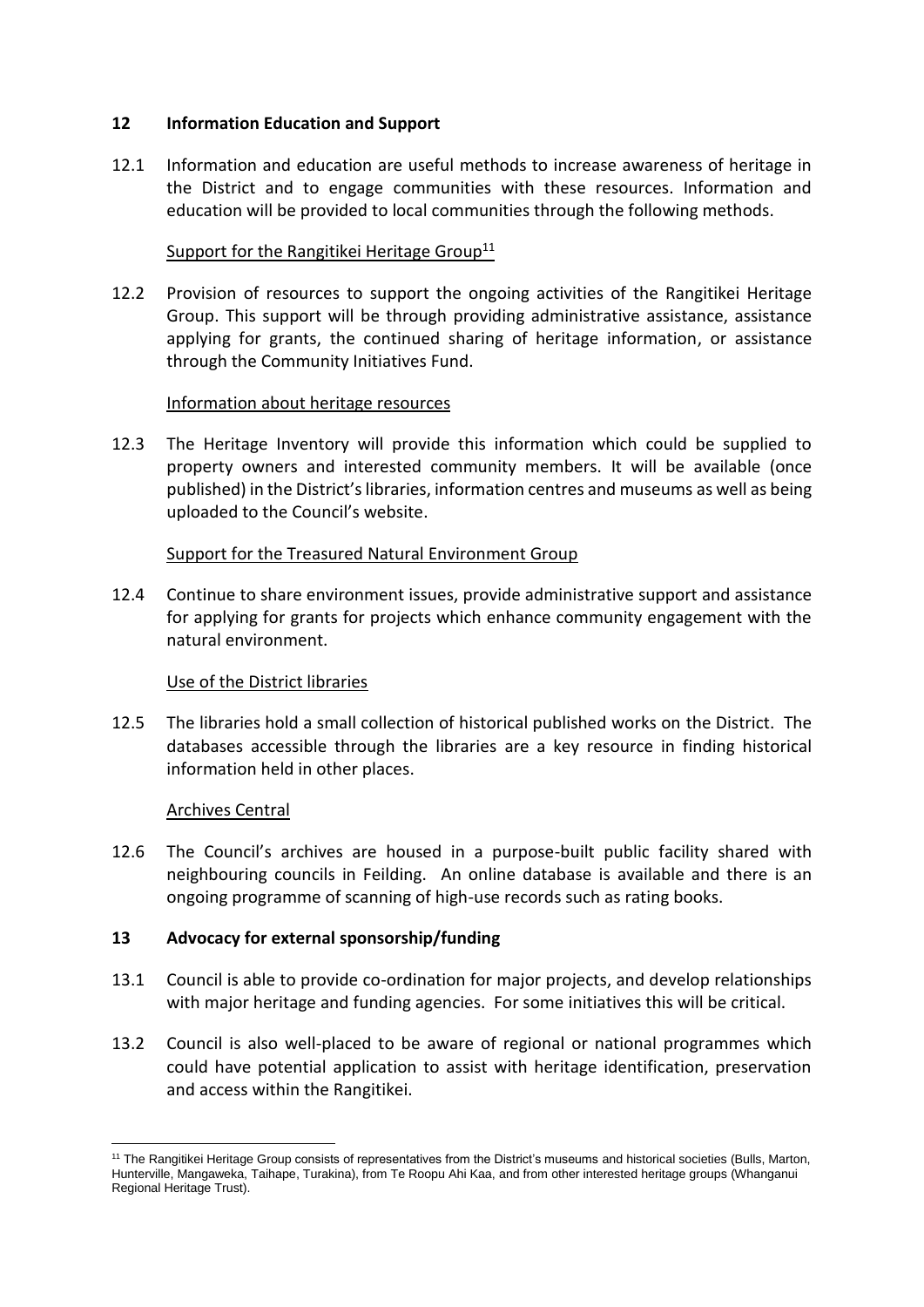#### **14 Promotion of the Rangitikei District**

14.1 Promotion of a vibrant town supports adaptive re-use possibilities for heritage buildings. Council supports and develops partnerships with key promotional organisations such as Project Marton, Taihape Community Development Trust and Bulls and District Community Trust, the provision of information centres and support for Town Centre Planning and community based place-making development.

#### **15 Action Plan**

| Goal                                                                                                   | <b>Activity</b>                                                                          | <b>Groups Involved</b>              | <b>Completion</b> |
|--------------------------------------------------------------------------------------------------------|------------------------------------------------------------------------------------------|-------------------------------------|-------------------|
| Development of a<br>heritage inventory of<br>built heritage.                                           | Research into heritage<br>resources (as identified by the<br>Rangitikei Heritage Group). | Rangitikei District<br>Council      | 2016              |
|                                                                                                        | Publication of research.                                                                 | Rangitikei<br>Heritage Group        |                   |
| Development of a<br>heritage inventory of<br>Māori narratives and<br>collections                       | Research, interviews and<br>publishing of stories.                                       | Rangitikei District<br>Council      | 2016/17           |
|                                                                                                        |                                                                                          | Local Iwi/hapu                      |                   |
|                                                                                                        |                                                                                          | Ratana<br>Community                 |                   |
| Development of a<br>heritage inventory of<br>European / non-                                           | Research, interviews and<br>publishing of stories.                                       | Rangitikei District<br>Council      | 2017/18           |
| indigenous settler<br>narratives and<br>collections.                                                   |                                                                                          | Rangitikei<br><b>Heritage Group</b> |                   |
| Joint place naming                                                                                     | Using both the English and<br>Māori place names in key                                   | Council                             | 2016              |
|                                                                                                        | Council correspondence/<br>documentation.                                                | Iwi groups                          |                   |
| Support the<br>development of local<br>businesses                                                      | <b>Rates Remission Policy</b>                                                            | Council                             | On-going          |
|                                                                                                        | Waiving of internal consenting<br>fees.                                                  |                                     |                   |
| Support heritage<br>documentation and<br>preservation, local<br>historical groups and<br>environmental | Support Rangitikei Heritage<br>Group                                                     | Council                             | On-going          |
|                                                                                                        | <b>Support Treasured Natural</b><br><b>Environment Group</b>                             |                                     |                   |
| groups.                                                                                                | <b>Utilise libraries and Archives</b><br>Central.                                        |                                     |                   |